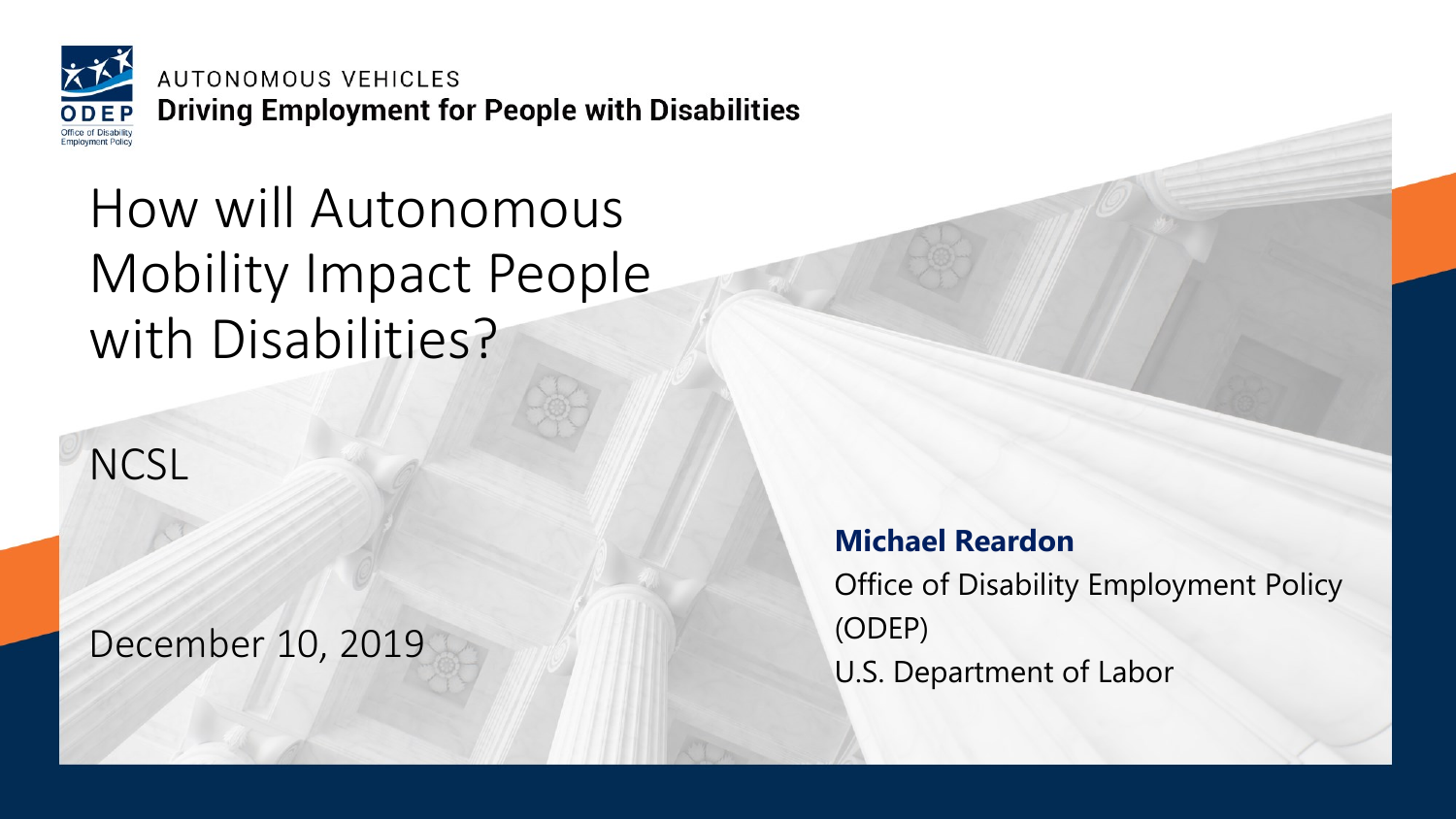# AVs: Reducing Transportation Barriers to Jobs

- The 40+ million Americans with disabilities are twice as likely to be unemployed
- People without access to personal vehicles earn a lower income and attain college degrees at lower rates

#### **But . . .**

- Transportation technology, such as AVs, can create greater opportunities for employment and community living for people with disabilities
- A 2017 report by the Ruderman Family Foundation finds that AVs could enable 2 million more people with disabilities to attain employment opportunities

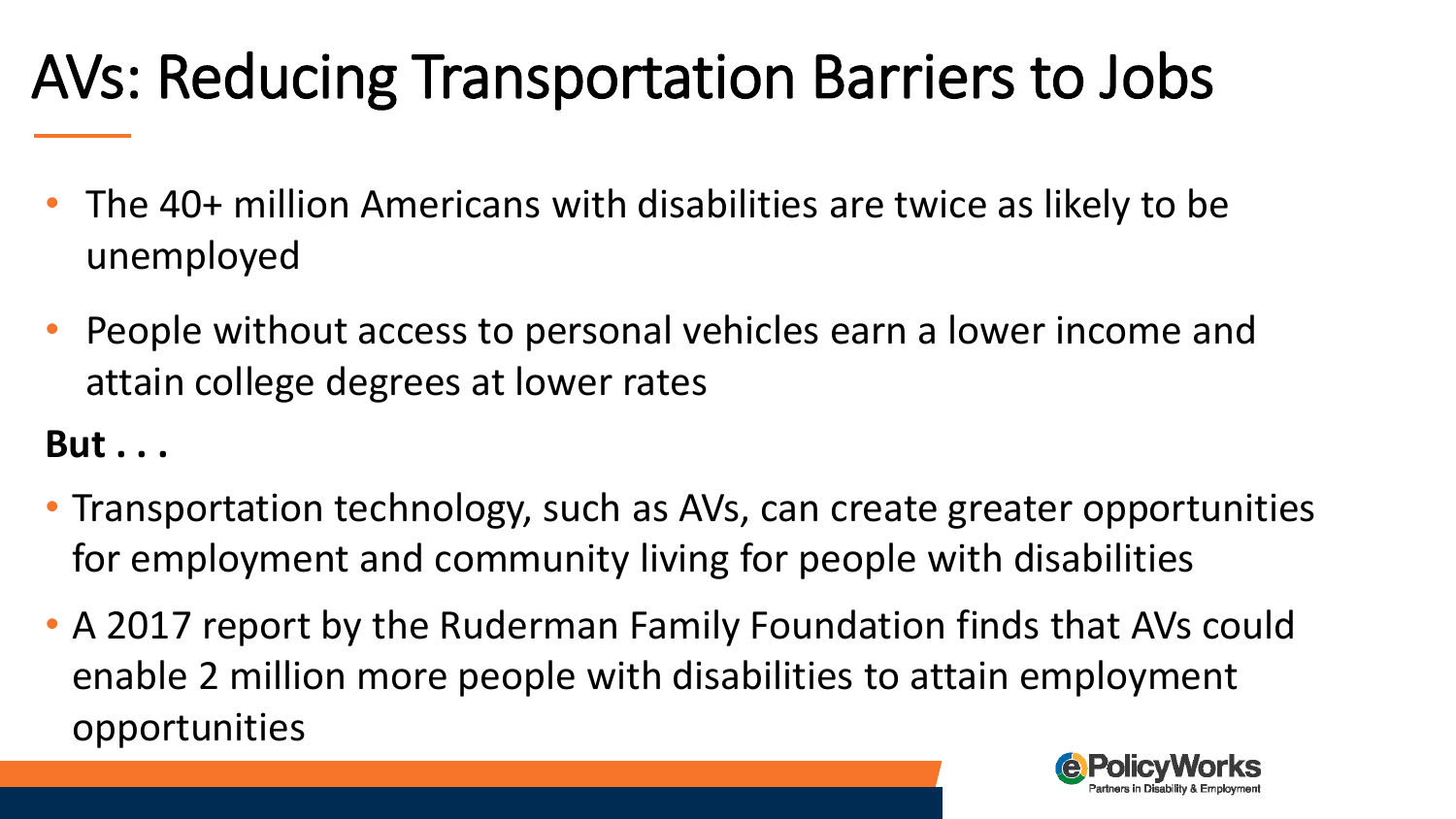## AV and Disability Employment

 $\checkmark$  Just as the rapid increase in the availability of ICT has greatly increased the employment potential of PWD, the use of AVs will allow millions to get to workplaces, and thereby greatly expand their employment potential.

✓If AVs are *not* accessible, however, an inequitable situation for some becomes worse. Just as inaccessible job application software tilts the playing field toward those applicants without disabilities, inaccessible AV will do the same, and PWD will far even further behind in the job market.